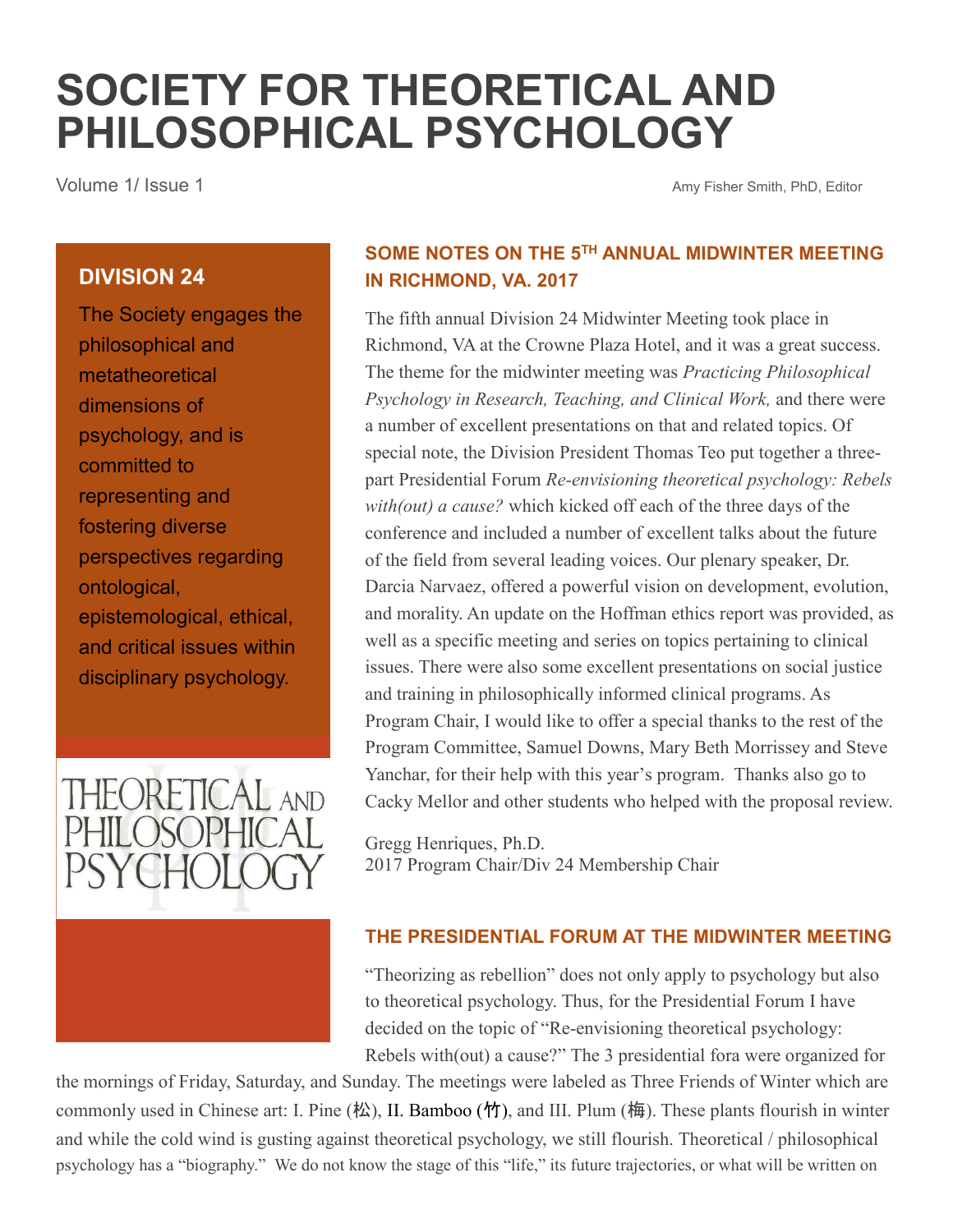its epitaph. We know that the division was founded more than 50 years ago and that since the institutionalization of theoretical psychology as a separate subdiscipline within psychology lives have passed. It is time to rethink and reenvision the duties, responsibilities, hopes, and tasks of theoretical psychology. This is due to the age of the subdiscipline but also because the gap between alternative approaches and the mainstream has widened, and significant changes in society, culture, technology, the discipline and profession of psychology, that include processes of internationalization, intellectual and philosophical innovations in other disciplines, and changes in how we conduct our lives, afford possibilities of a new orientation in theoretical psychology. How would such a re-envisioned theoretical psychology look like? What new alliances would it make? What should it keep from the past and what should it drop? Historically, it seems that neither rebellious deconstruction nor reconstruction, that may include another round of interpretations of classical texts, showing slight variations, are sufficient. But this is open for discussion. Theoretical psychology needs theory "construction" that includes the development of original theoretical-psychological ideas that inspire psychology and articulate mental life and subjectivity more adequately.

*The 3 presidential fora … were labeled as Three Friends of Winter which are commonly used in Chinese art: I. Pine (*松*), II. Bamboo (*竹*), and III. Plum (*梅*). These plants flourish in winter and while the cold wind is gusting against theoretical psychology, we still flourish.*

These issues were debated in this forum by some of the leaders within the Division, Mark Freeman (Wiping the Slate Clean: Theoretical Psychology for the Trumpian Age), Mary Beth Morrissey (Phenomenology and the Law as Rebellion: An Autoethnographic Account), Suzanne R. Kirschner (Psychology as it should be: Ironies, Reveries, Strategies), Louis A. Sass (On psychology, phenomenology, and the 'black hole' of human subjectivity); Brent D. Slife, Eric C. Ghelfi and Gregory Martin (The Playing Out of the "Western Project:" What Next?), Gregg Henriques (From E. Psychology to M. E. Psychology: A Vision for the Field in the 21st Century), Jeff Sugarman (Overcoming Psychologism), Saulo de Freitas Araujo (Bringing the History of Psychology Back to Theoretical and Philosophical Psychology: A Two-Layered Approach); Barbara S. Held (The Return of Physics Envy: This Time It's Theoretical); Lisa M. Osbeck (Vertical and Horizontal Development in Theoretical Psychology), Kathleen L. Slaney (An Intersectionality for Theoretical Psychology?), Thomas Teo (The epistemic, practical, and emancipatory interests of the psychological humanities in theoretical work). The papers were discussed by Blaine Fowers, Frank Richardson, and Alan Tjeltveit.

Thomas Teo, Ph.D. President, Society for Theoretical and Philosophical Psychology

## **UPCOMING EVENTS: THE DIVISION 24 PROGRAM AT THE ANNUAL MEETING OF THE AMERICAN PSYCHOLOGICAL ASSOCIATION**



This year's program takes as its Presidential theme, **"Theorizing as Rebellion" ("What Can We Know? What Should We Do? What May We Hope?"**). President-elect Thomas Teo elaborates it with the following:

Kant famously posed in his Critique of Pure Reason three questions: "What Can I Know? What Should I Do? What May I Hope?" Although these questions have relevance in psychology as they pertain to epistemology, ethics, and faith in the discipline and profession, they also require revisions. An important turn in